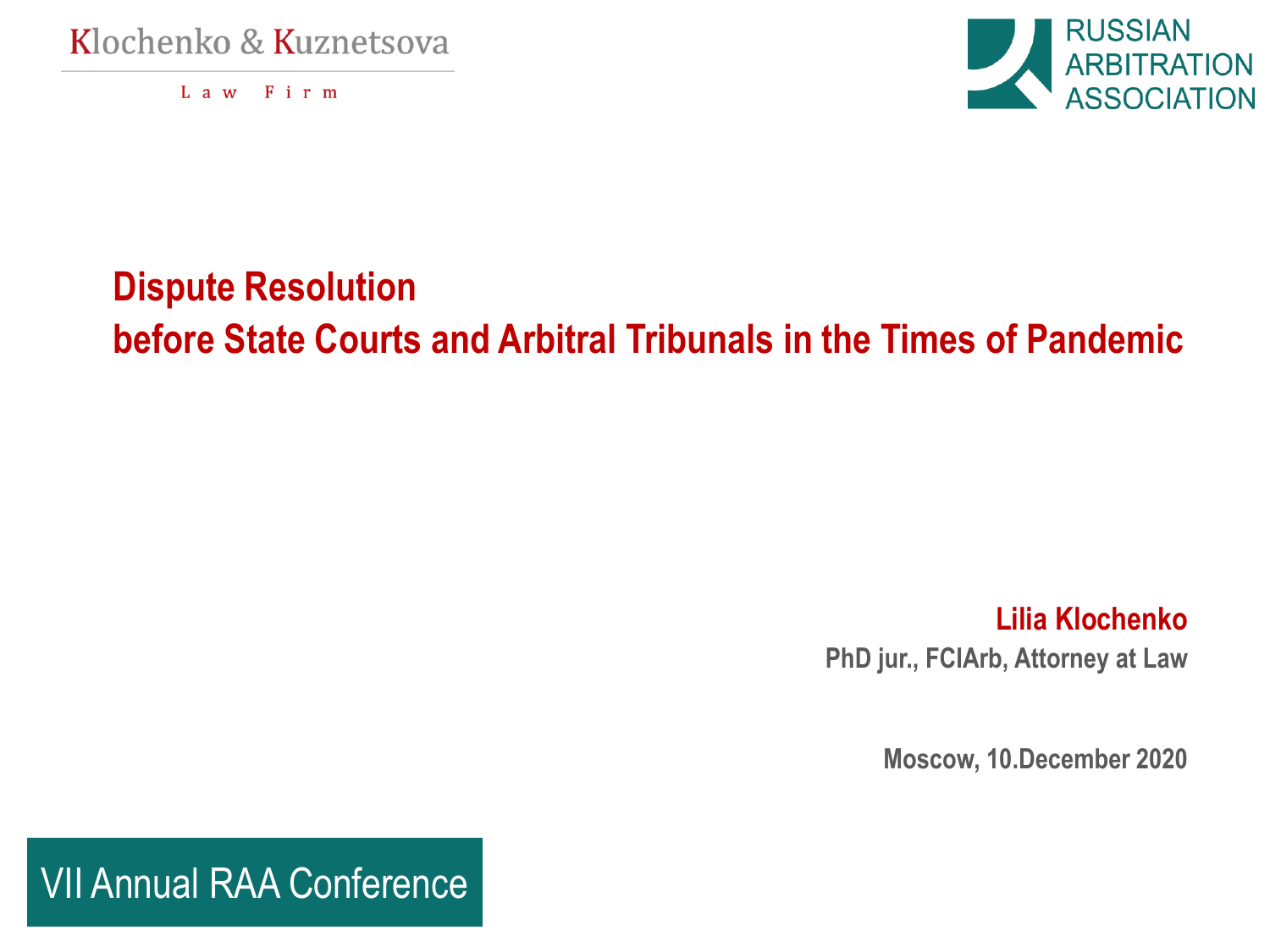#### Klochenko & Kuznetsova

Law Firm



## **1 – Has COVID-19 been disruptive?**

- ♦ **Reduced production and reduced workforce**
- ♦ **Disruption with long-lasting effects on businesses**
- ♦ **Delay**
- ♦ **Various Extremes in Dispute Resolution processes:**
- general courts closure, hearings postponed, delays in hearings
- increased use of remote hearings with the adapted platforms and holding hearings using WhatsApp and other simplified tools
- extremely strict anti-pandemic measures and silence on how to proceed under such circumstances
- recommendations, instructions, protocols of institutions
- analysis of platforms, their technical and functional capabilities, testing, training, evaluation of legislative environment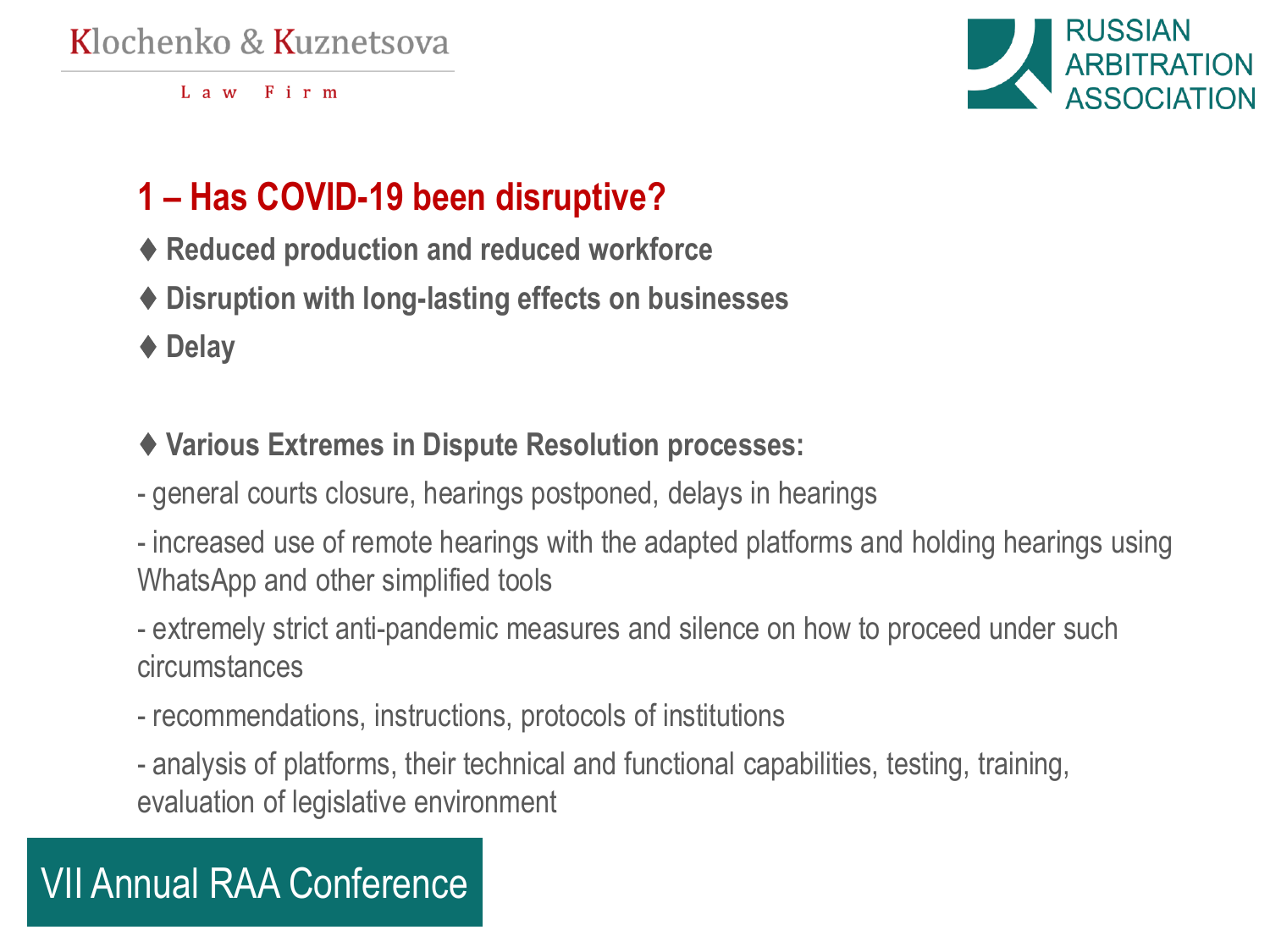

## **2 (1) - Courts turn to technology for pandemic response**

Draft law "On Amendments to the Arbitration Procedure Code of the Russian Federation, the Civil Procedure Code of the Russian Federation, the Code of Administrative Procedure of the Russian Federation and other legislative acts of the Russian Federation" (ID 01/05 / 10-20 / 00109498, 19.10.2020).

- 
- 
- 

**The amendments will affect: Use of a video-conference system:**

- APC RF Article 153.1 of APC RF
- CPC RF CPC RF
- CAP RF  $\overline{C}$  CAP RF

*Resolution of the Presidium of the Supreme Court of the Russian Federation and the Council of Judges of the Presidium of the Supreme Court of the Russian Federation dated 08.04.2020 (as amended on 29.04.2020)*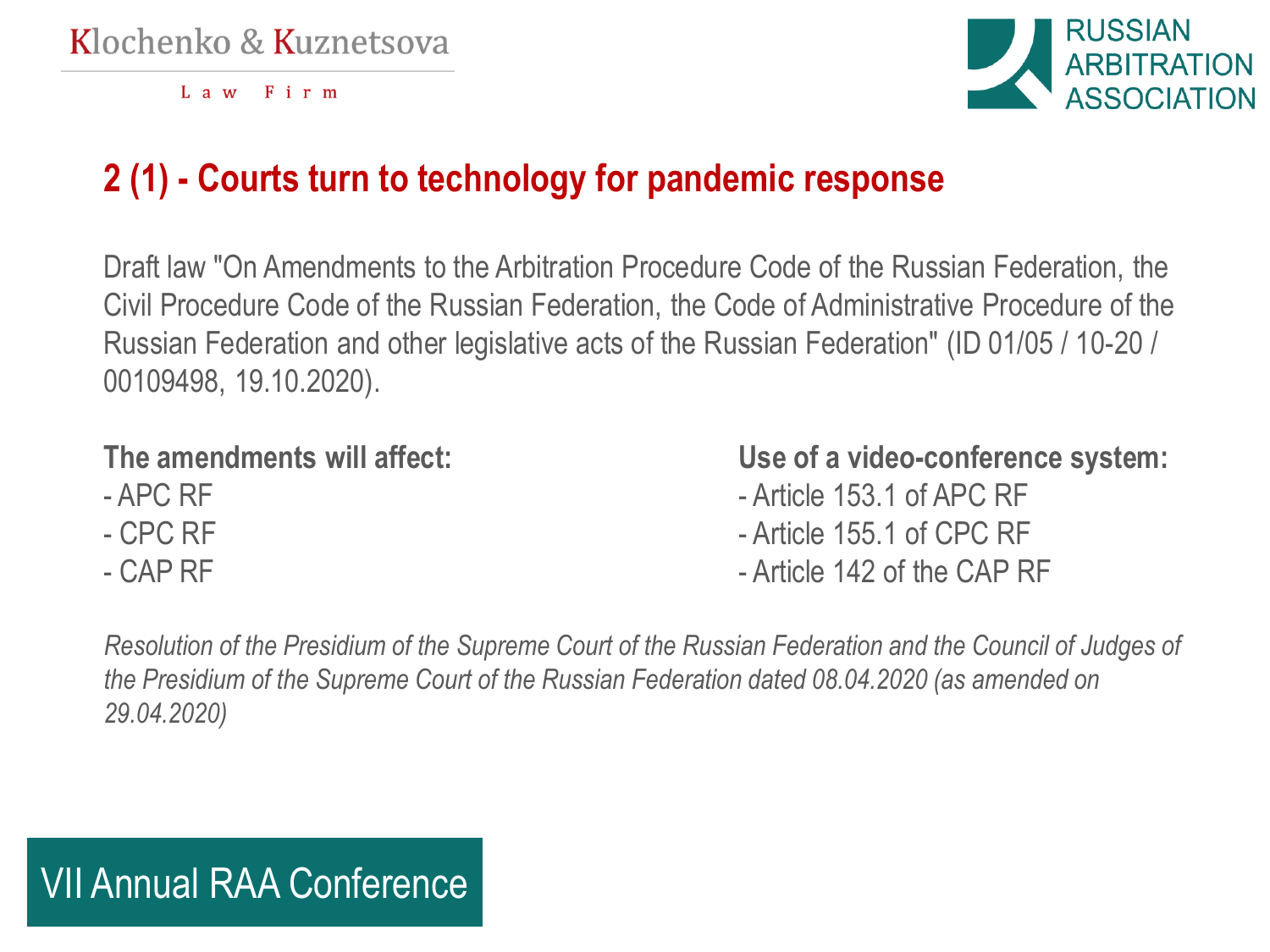

## **2 (2) - Courts turn to technology for pandemic response**

Draft law "On Amendments …"

The law should address also the following issues:

- how to apply for remote hearings (should both parties agree on that, has the court the power to rule on that without parties consent)?

- the rules of signing the applications and other procedural documents (with simplified or qualified electronic signature, when and on which platform)?

- how to notify the parties (what is the due standard for that)?
- by what means the parties should interact with each other and with the court?
- would be sending the court decisions by electronic means possible?

*etc.*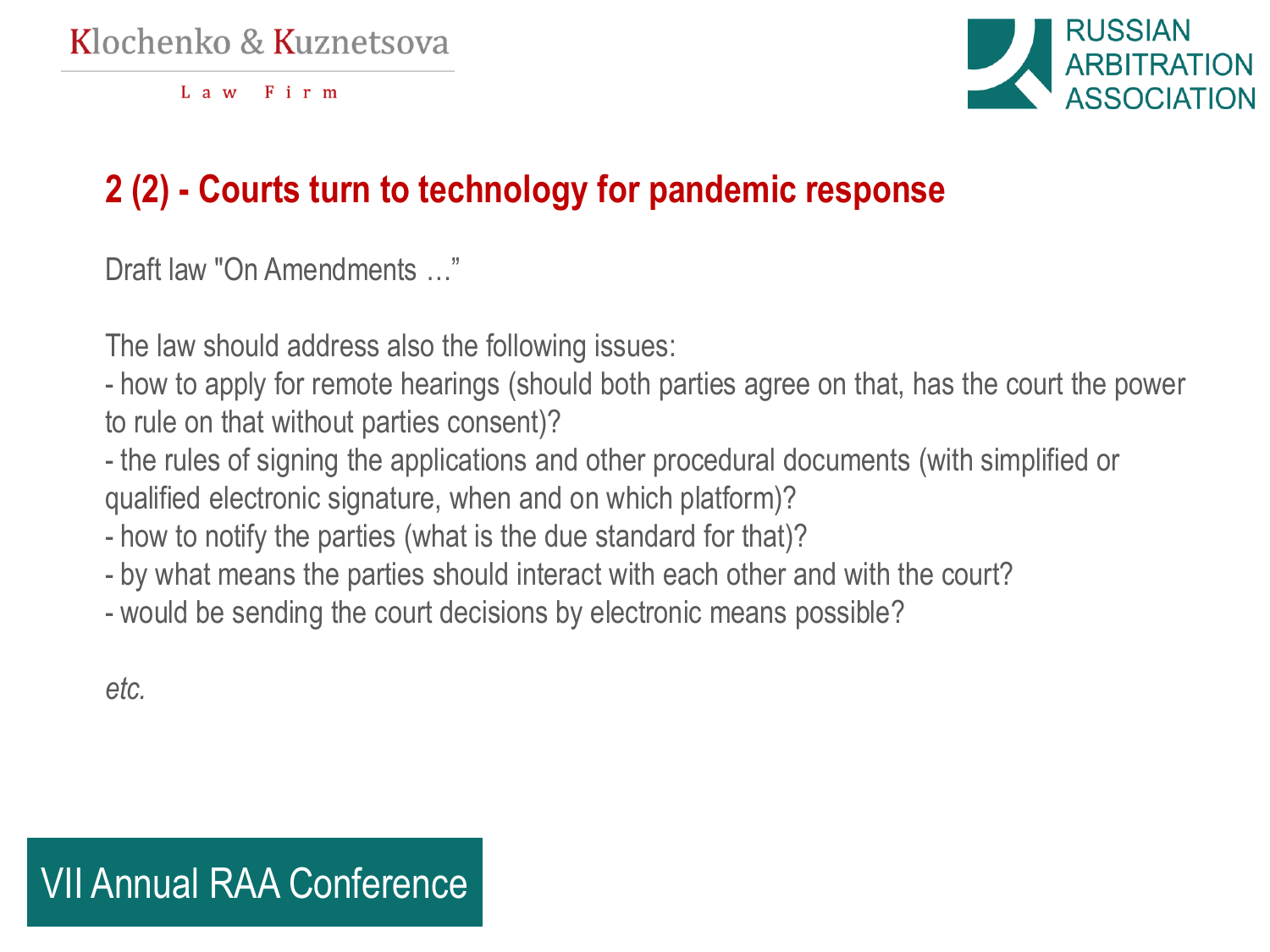

## **3 (1) – Responses of the Arbitral Institutions to the Pandemic Challenges**

#### ♦ **General measures:**

- cancelled or postponed hearings
- no travel or business trips
- working from home
- meetings conducted using video conferencing systems
- anti-pandemic protective measures

*ICC COVID 19 Response Group*

### ♦ **Specific measures:**

- switching to electronic communication with the parties (sending requests for arbitration, requests for appointment emergency arbitrator, etc.) by e-mail (ICC, SCAI, HKIAC, LCIA, VIAC, ect.)

- switching to semi-remote working mode and conducting all communication with the parties by e-mail (SIAC for ex.)

- using video conferencing systems

- instructions and guidelines published on how to behave in a pandemic of the coronavirus (ICC, SCC, HKIAC, SIAC, VIAC, AAA/ICDR, CIArb etc.)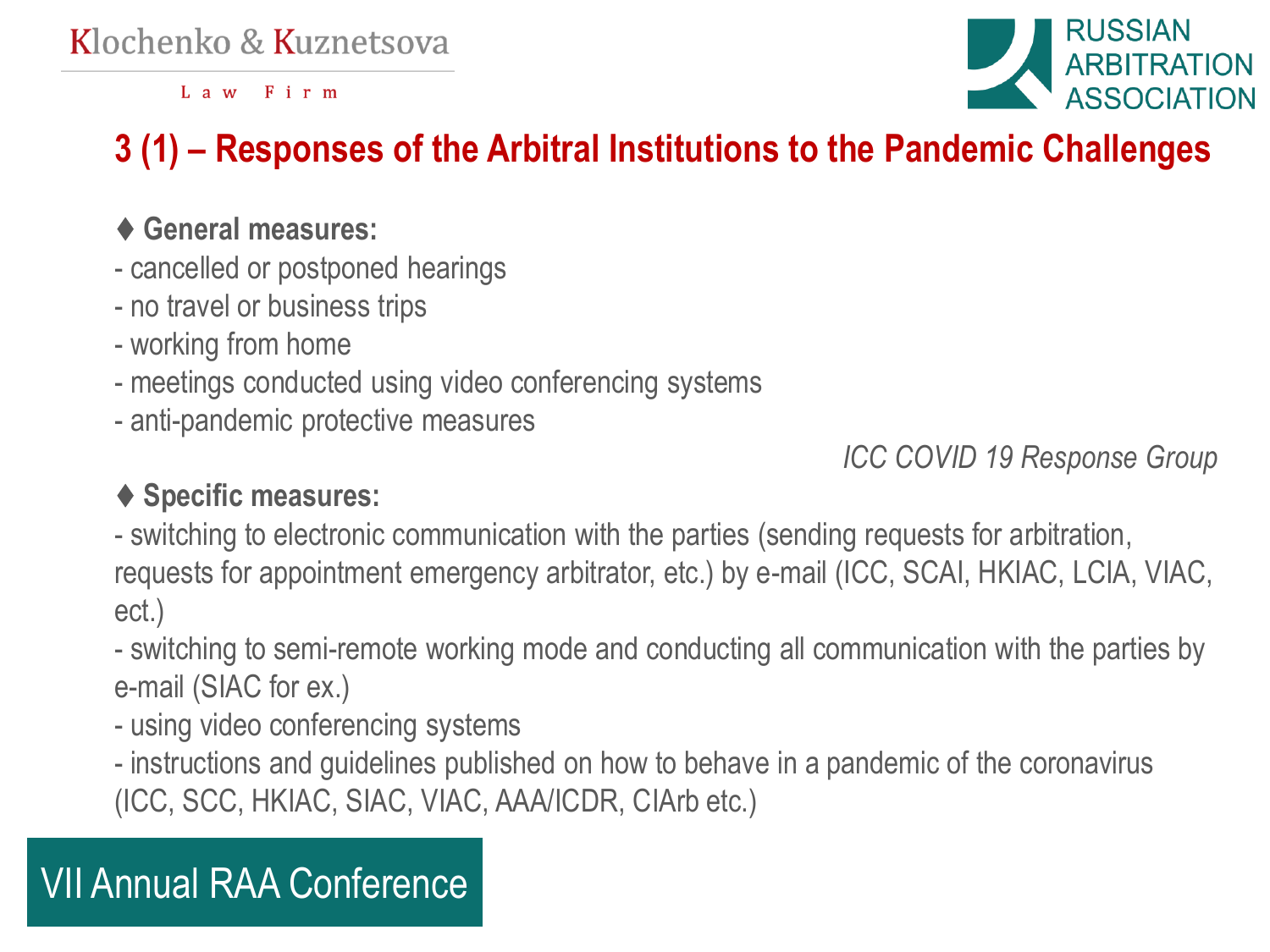

## **3 (2) – Role of the Arbitration Institutions**

- ♦ **Digitally advanced institutions:**
- online platforms for dispute management
- portals with a modern interface
- possibility to digitally present procedural documents, make necessary payments, have convenient access to all submissions made during the arbitration procedure
- online hearings platform and assistance
- additional services as need (for ex., translation services, trial secretaries, etc.)

#### ♦ **Modern Rules:**

- holding hearings remotely (in part or completely) (for ex., VIAC Rules, LCIA Rules 2020, ICC Rules new edition that will enter into force in 2021)
- special mechanisms such as emergency arbitrator, expedited proceedings, arb-med-arb

#### ♦ **Timely and Suitable Guidelines:**

- how to manage things before, during and after virtual hearing (ICC, AAA, SCAI, CPA, etc.)